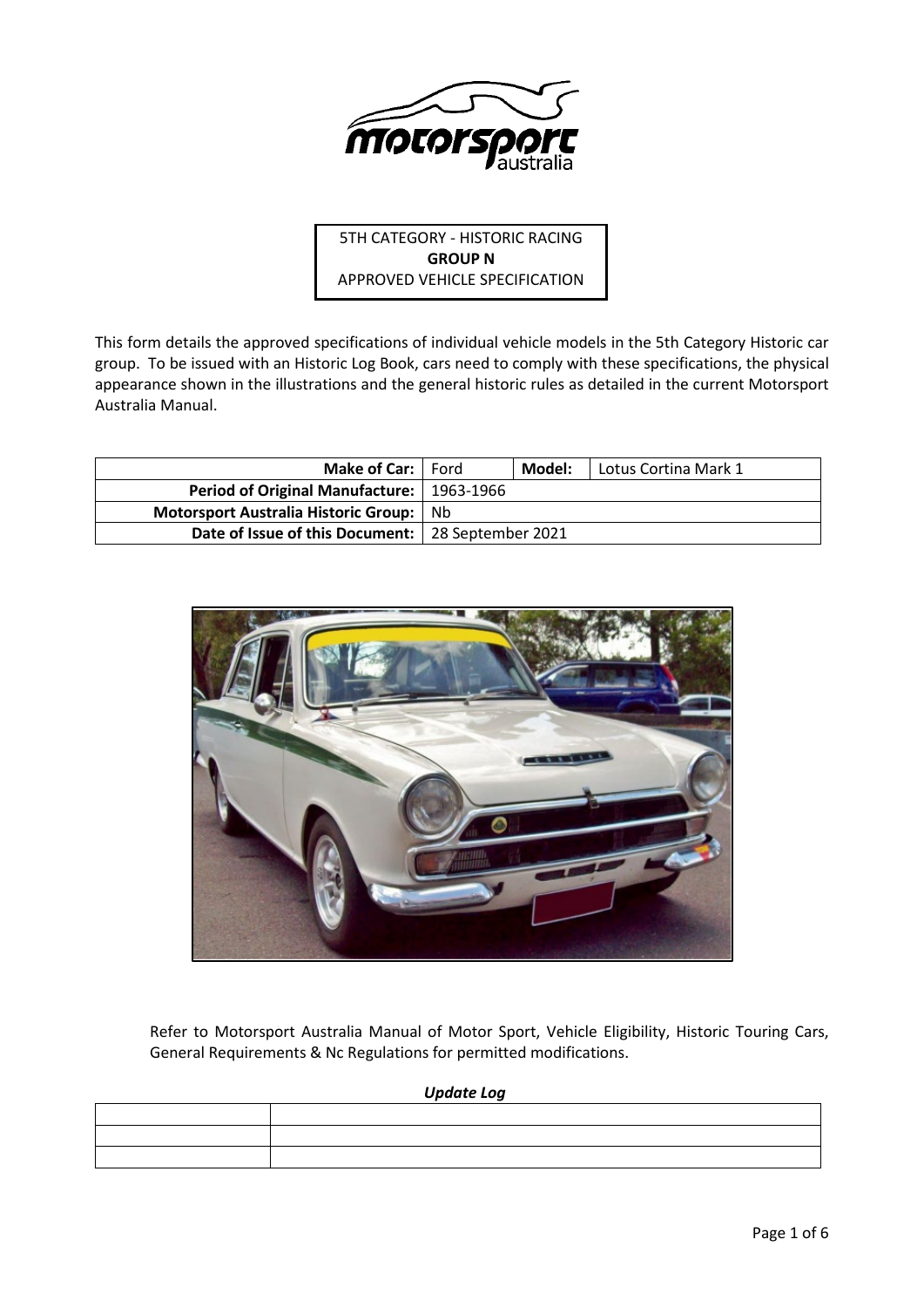| <b>CHASSIS</b>                  |                                                                             |
|---------------------------------|-----------------------------------------------------------------------------|
| <b>Description:</b>             | Unitary construction                                                        |
| <b>Period of Manufacture:</b>   | 1963-1965                                                                   |
| <b>Manufacturer:</b>            | Ford                                                                        |
| <b>Chassis Number From:</b>     | Z74C002368K (not applicable for "specification only" cars)                  |
| <b>Chassis Number location:</b> | On I/D plate in engine compartment                                          |
| Material:                       | Steel with aluminium-alloy skinned swinging panels                          |
| <b>Comments</b>                 | This specification sheet relates to the "Coil over/A Frame" rear suspension |
|                                 | cars using both the early body and the 'Aeroflow Ventilation' model         |
|                                 | introduced in September 1964.                                               |

### *FRONT SUSPENSION*

| <b>Description:</b>           | Independent - by MacPherson strut with torque reactor and stabiliser bar |                                                          |             |    |
|-------------------------------|--------------------------------------------------------------------------|----------------------------------------------------------|-------------|----|
| <b>Spring Medium:</b>         | Coil                                                                     |                                                          |             |    |
| Damper Type:                  |                                                                          | Telescopic double acting integrated<br>Adjustable:<br>No |             |    |
| Anti-sway bar:                | Yes                                                                      |                                                          | Adjustable: | No |
| <b>Suspension adjustable:</b> | Method:<br>Yes<br>Toe                                                    |                                                          |             |    |
| <b>Comments:</b>              | Refer to Appendix A.                                                     |                                                          |             |    |

### *REAR SUSPENSION*

| <b>Description:</b>           | Live axle located by upper trailing arms and lower A-frame. |                   |             |     |
|-------------------------------|-------------------------------------------------------------|-------------------|-------------|-----|
| <b>Spring Medium:</b>         | Coil over damper units.                                     |                   |             |     |
| Damper Type:                  | Telescopic                                                  | Adjustable:<br>No |             |     |
| Anti-sway bar:                | No                                                          |                   | Adjustable: | N/A |
| <b>Suspension adjustable:</b> | No                                                          | N/A<br>Method:    |             |     |
| Comments:                     | Refer to Appendix A.                                        |                   |             |     |

# *STEERING*

| Type:           | Recirculating ball                                | Make: | Ford |
|-----------------|---------------------------------------------------|-------|------|
|                 | 2.5 turns lock to lock                            |       |      |
| <b>Comments</b> | Original form including rod ends must be retained |       |      |

## *BRAKES*

|                               | <b>Front</b>     | Rear          |  |  |
|-------------------------------|------------------|---------------|--|--|
| Type:                         | Disc, solid      | Drum          |  |  |
| <b>Dimensions:</b>            | 12.7 mm x 244 mm | 229 x 44.5 mm |  |  |
| <b>Material of drum/disc:</b> | Cast iron        | Cast iron     |  |  |
| No. cylinders/pots per wheel: | Two              | One           |  |  |
| <b>Actuation:</b>             | Hydraulic        | Hydraulic     |  |  |
| <b>Caliper make:</b>          | Girling          |               |  |  |
| <b>Caliper type:</b>          | Single Cylinder  |               |  |  |
| <b>Material:</b>              | Cast iron        |               |  |  |
| <b>Master cylinder make:</b>  | Girling          |               |  |  |
| Type:                         | Single           |               |  |  |
| <b>Adjustable bias:</b>       | None             |               |  |  |
| <b>Servo Fitted:</b>          | No.              |               |  |  |
| Comments:                     | None             |               |  |  |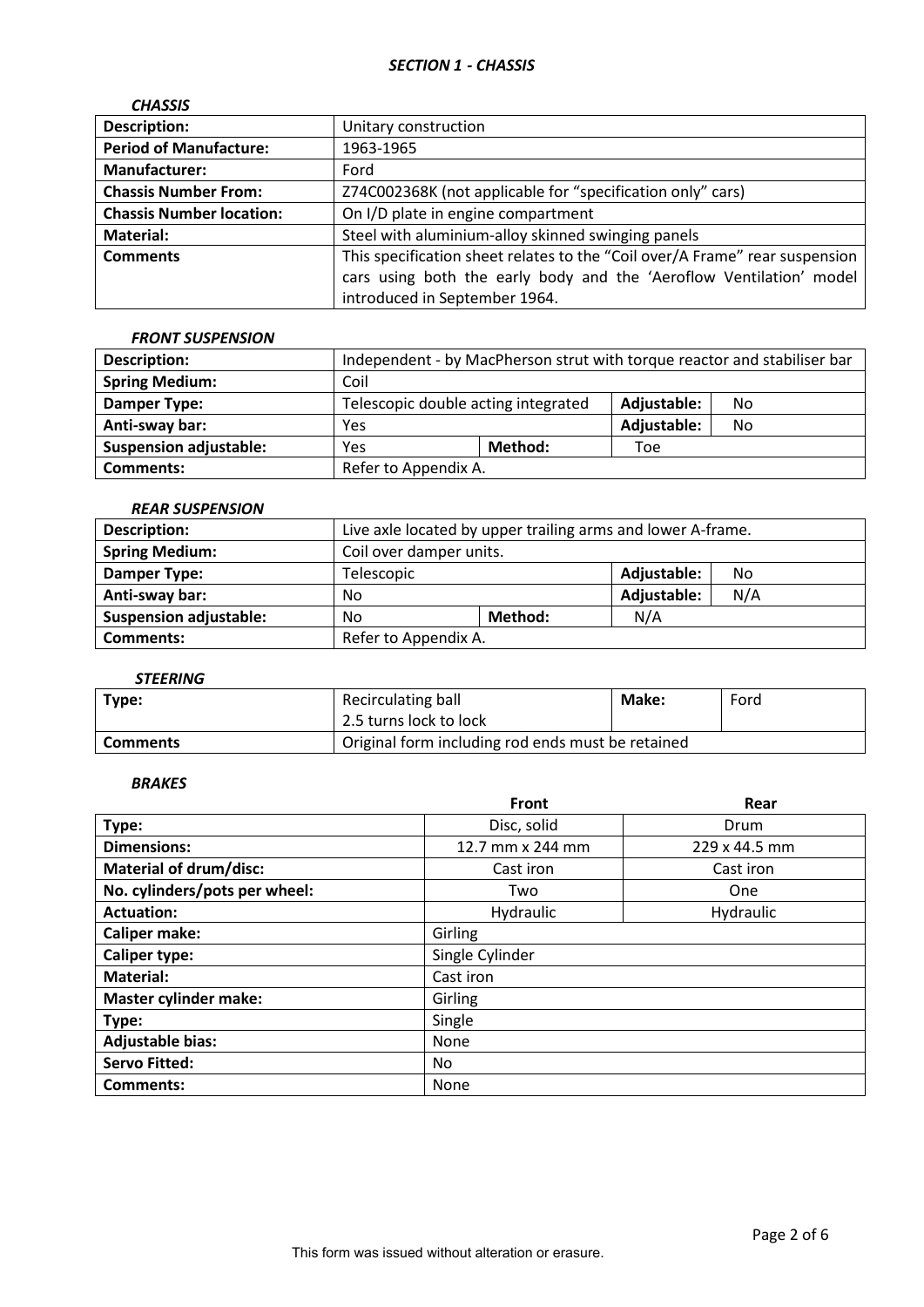| <b>ENGINE</b>                   |                                                                     |                         |          |
|---------------------------------|---------------------------------------------------------------------|-------------------------|----------|
| Make:                           | Ford                                                                |                         |          |
| Model:                          | Pre - cross flow type                                               |                         |          |
| No. cylinders:                  | Four                                                                | Configuration:          | In-line  |
| <b>Cylinder Block-material:</b> | Cast iron                                                           | <b>Two/Four Stroke:</b> | Four     |
| <b>Bore - Original:</b>         | 80.97 mm                                                            | <b>Max allowed:</b>     | 82.47 mm |
| Stroke - original:              | 72.8 mm                                                             | Max allowed:            | 72.8 mm  |
| Capacity - original:            | 1498 cc                                                             | <b>Max allowed:</b>     | 1600 cc  |
| <b>Identifying marks:</b>       | 120E-6015                                                           |                         |          |
| <b>Cooling method:</b>          | Liquid                                                              |                         |          |
| Comments:                       | Any 7.78" height deck block with the following Engine Casting Block |                         |          |
|                                 | number: 116E-6015BA, 118E-6015BA, 120E-6015, 120E-6015BA, 2731-     |                         |          |
|                                 | 6015BA, 3020-6015BA, 681F-6015BA, 701M-6015BA, as well as new Ford  |                         |          |
|                                 | Motorsport block Part number M-6010-16L.                            |                         |          |

#### *CYLINDER HEAD*

| Make:                     | Lotus Ford                                                              |           |                                                                    |          |       |
|---------------------------|-------------------------------------------------------------------------|-----------|--------------------------------------------------------------------|----------|-------|
| No. of valves/cylinder:   | Two                                                                     | Inlet:    | <b>One</b>                                                         | Exhaust: | One   |
| No. of ports total:       | Eight                                                                   | Inlet:    | Four                                                               | Exhaust: | Four  |
| No. of camshafts:         | Two                                                                     | Location: | Overhead                                                           | Drive:   | Chain |
| <b>Valve actuation:</b>   |                                                                         |           | Direct from camshaft via buckets                                   |          |       |
| Spark plugs/cylinder:     | <b>One</b>                                                              |           |                                                                    |          |       |
| <b>Identifying marks:</b> | Lotus part number A26E311 & foundry batch number (e.g., WM9403 -        |           |                                                                    |          |       |
|                           | the William Mills Foundry cast the heads) adjoin the gasket surface on  |           |                                                                    |          |       |
|                           | the exhaust side (visible on an assembled engine using a mirror).       |           |                                                                    |          |       |
| Comments:                 | The cylinder head manufactured by SAS Engineering may be used to        |           |                                                                    |          |       |
|                           | replace original Lotus heads. Modified original or replacement          |           |                                                                    |          |       |
|                           |                                                                         |           | aftermarket timing chests incorporating a removable water pump are |          |       |
|                           | acceptable.                                                             |           |                                                                    |          |       |
|                           | The Group Nb regulations allow the use of any original production Lotus |           |                                                                    |          |       |
|                           | twin cam cylinder head, including those manufactured for the Escort     |           |                                                                    |          |       |
|                           |                                                                         |           | Twin Cam (renamed Escort GT 1600 in Australia circa 1970).         |          |       |

## *LUBRICATION*

| Method:              | Wet sump external oil<br>pump driven off idler<br>cam located in cylinder<br>block | <b>Oil tank location:</b> | N/A |
|----------------------|------------------------------------------------------------------------------------|---------------------------|-----|
| Dry sump pump type:  | N/A                                                                                | Location:                 | N/A |
| Oil cooler standard: | No                                                                                 | Location:                 | N/A |
| <b>Comments:</b>     | None                                                                               |                           |     |

### *IGNITION SYSTEM*

| Type:           | Points, coil and distributor              |
|-----------------|-------------------------------------------|
| Make:           | Lucas/Autolite                            |
| <b>Comments</b> | Breakerless electronic ignition permitted |

#### *FUEL SYSTEM*

| <b>Carburettor Make:</b>    | Weber       | Model: | 40DCOE |
|-----------------------------|-------------|--------|--------|
| <b>Carburettor Number:</b>  | Two         |        |        |
| Size:                       | Various     |        |        |
| <b>Fuel injection Make:</b> | N/A         | Type:  | N/A    |
| Supercharged:               | No.         | Type:  | N/A    |
| <b>Comments:</b>            | <b>None</b> |        |        |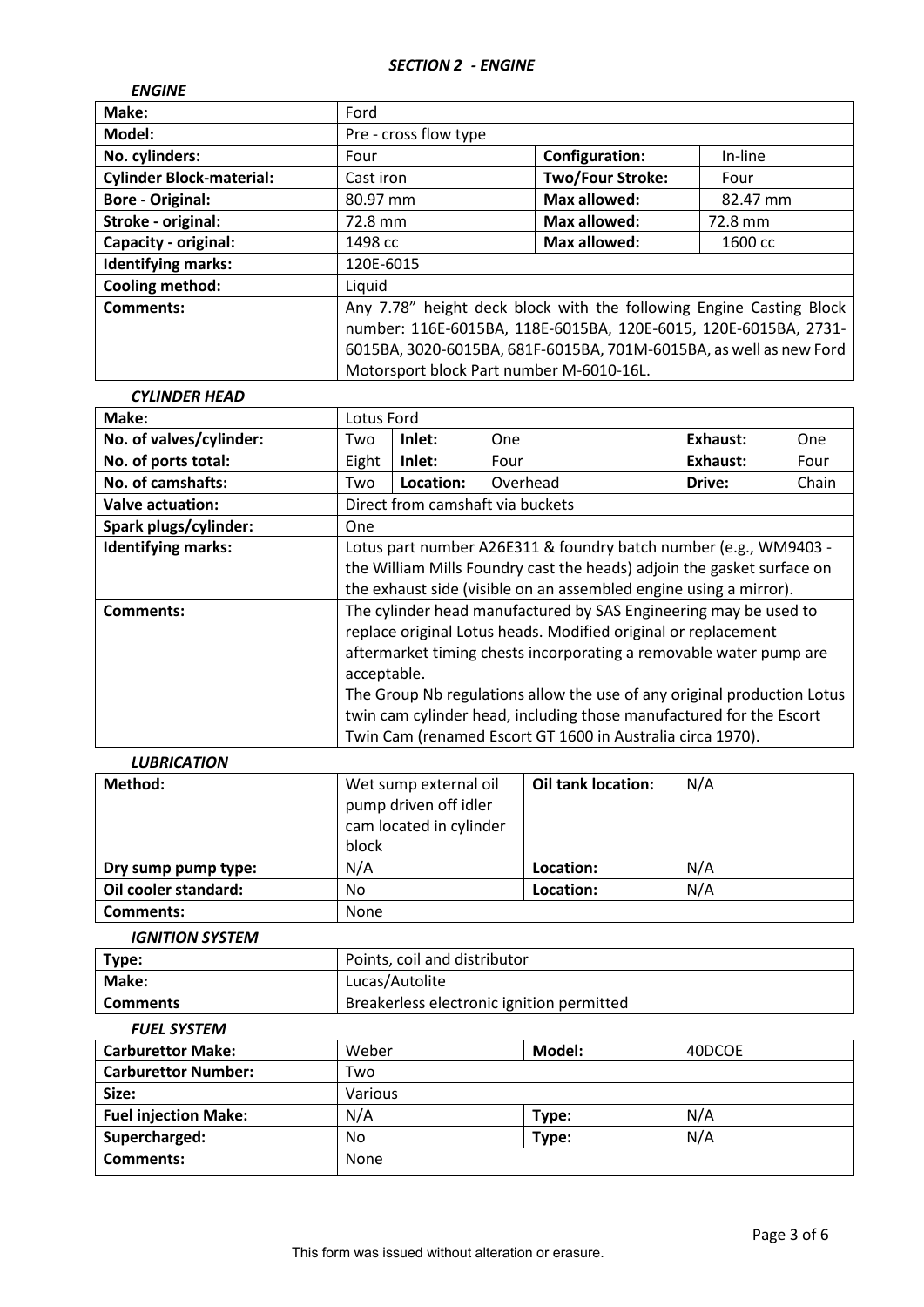### *SECTION 3 - TRANSMISSION*

#### *CLUTCH*

| Make:             | Ford      |
|-------------------|-----------|
| Type:             | Dry plate |
| Diameter:         | 203 mm    |
| No. of Plates:    | One       |
| <b>Actuation:</b> | Hydraulic |
| <b>Comments:</b>  | None      |

#### *TRANSMISSION*

| Type:                                | Synchromesh                                                    |  |  |
|--------------------------------------|----------------------------------------------------------------|--|--|
| Make:                                | Ford - Type 2000E with remote shifter (118E/Lotus is the stamp |  |  |
|                                      | number)                                                        |  |  |
|                                      | Refer Appendix A                                               |  |  |
| <b>Gearbox location:</b>             | Behind engine                                                  |  |  |
| No. forward speeds:                  | Four                                                           |  |  |
| <b>Gearchange type and location:</b> | Remote change in extension housing                             |  |  |
| Case material:                       | Cast iron with separate alloy bell housing                     |  |  |
| <b>Identifying marks:</b>            | N/A                                                            |  |  |
| Comments:                            | Aluminium drive line components Homologated for MK 1 Lotus     |  |  |
|                                      | Cortinas are not legal for other models.                       |  |  |

## *FINAL DRIVE*

| Make:                     | Ford                                 | Model: | 'English 'Banjo type |  |
|---------------------------|--------------------------------------|--------|----------------------|--|
| Type:                     | Live rear axle, Semi floating hypoid |        |                      |  |
| <b>Ratios:</b>            | Various                              |        |                      |  |
| <b>Differential type:</b> | Semi floating hypoid                 |        |                      |  |
| <b>Comments:</b>          | None                                 |        |                      |  |

### *TRANSMISSION SHAFTS (EXPOSED)*

| Number:      | One or two piece.                                 |
|--------------|---------------------------------------------------|
| Location:    | Gearbox to final drive                            |
| Description: | Tubular and Open tail shaft with twin uni joints. |
| Comments:    | One                                               |

### *WHEELS & TYRES*

| <b>Wheel type - Original:</b>  | Pressed disc              |            | <b>Material - Original:</b> | Steel               |
|--------------------------------|---------------------------|------------|-----------------------------|---------------------|
| Wheel type - Allowed:          | Steel                     |            | <b>Material - Allowed:</b>  | Steel               |
|                                | Alloy (period style)      |            |                             | Alloy               |
| <b>Fixture method:</b>         | Studs and nuts            | No. studs: |                             | Four                |
| Wheel dia. & rim width         | <b>FRONT</b>              |            | <b>REAR</b>                 |                     |
| Original:                      | $5.5'' \times 13''$       |            |                             | $5.5'' \times 13''$ |
| <b>Allowed</b>                 | $6'' \times 13''$         |            | $6'' \times 13''$           |                     |
| <b>Tyre Section:</b>           |                           |            |                             |                     |
| Allowed:                       | Refer approved tyre list. |            |                             |                     |
| <b>Aspect ratio - minimum:</b> | 60% minimum aspect ratio. |            |                             |                     |
| <b>Comments:</b>               | None                      |            |                             |                     |
|                                |                           |            |                             |                     |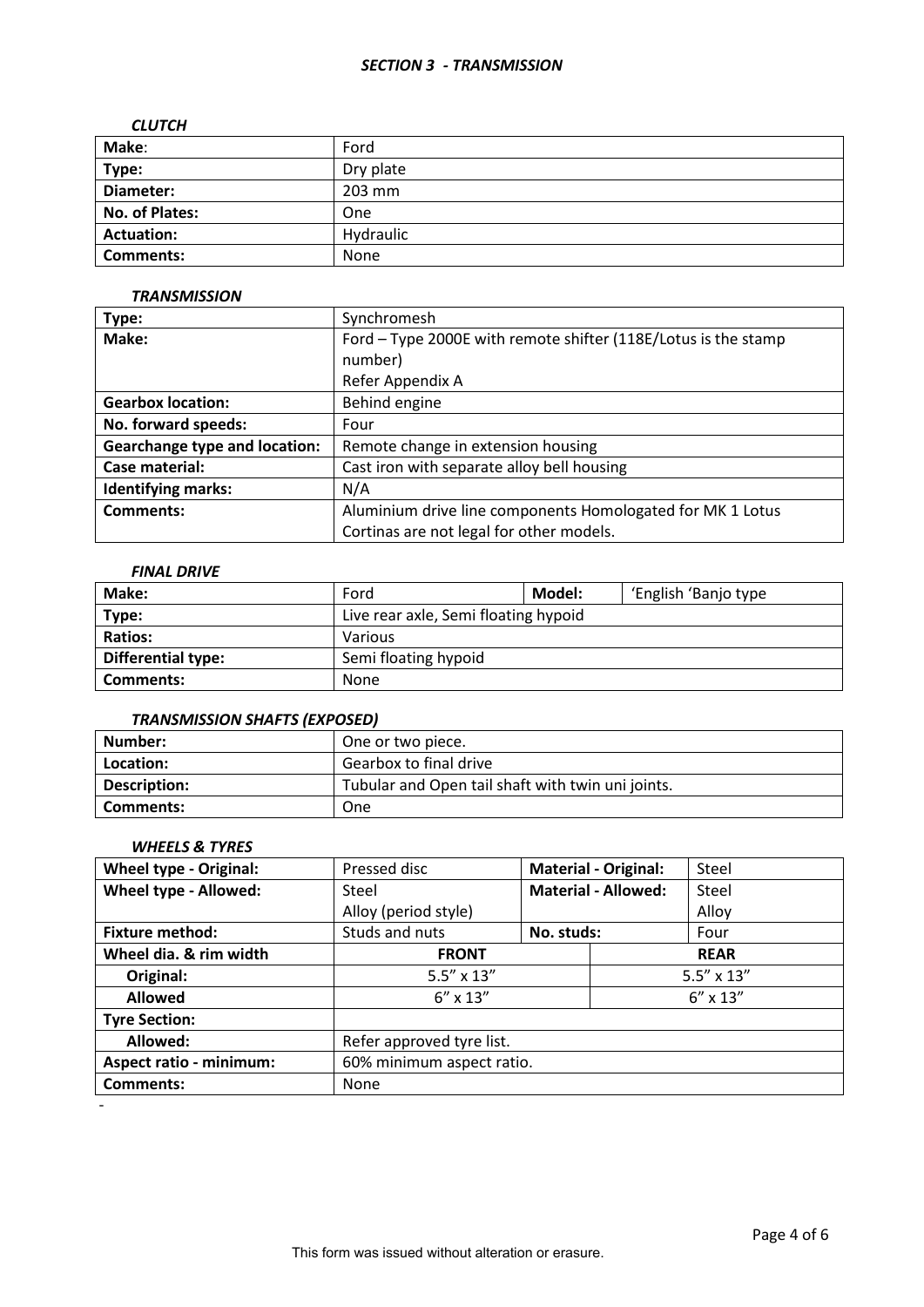### *FUEL SYSTEM*

| <b>Tank Location:</b> | Floor of boot                    | Capacity: | 36.4 litres |
|-----------------------|----------------------------------|-----------|-------------|
| Fuel pump, type:      | Mechanical<br>on engine<br>block | Make:     | Ford        |
| Comments:             | <b>None</b>                      |           |             |

# *ELECTRICAL SYSTEM*

| Voltage:                 | ∸∸                                 | Alternator fitted: | Alternator |  |
|--------------------------|------------------------------------|--------------------|------------|--|
| <b>Battery Location:</b> | Right side of luggage compartment. |                    |            |  |
| Comments:                | None                               |                    |            |  |

### *BODYWORK*

| Type:            | Closed touring                                                              | <b>Material:</b> | Steel.            |  |
|------------------|-----------------------------------------------------------------------------|------------------|-------------------|--|
|                  |                                                                             |                  | Swinging panels   |  |
|                  |                                                                             |                  | aluminium skinned |  |
| No. of seats:    | Four                                                                        | No. doors:       | Two               |  |
| <b>Comments:</b> | Interior and exterior trim must be present in its entirety.                 |                  |                   |  |
|                  | For safety purposes, a fire wall of aluminium sheet is required between the |                  |                   |  |
|                  | luggage compartment and the passenger compartment, including access         |                  |                   |  |
|                  | via the rear pillars.                                                       |                  |                   |  |

## *DIMENSIONS*

| Track - Front:   | 1310 mm plus or minus 25   Rear:        | 1275 mm plus or minus |
|------------------|-----------------------------------------|-----------------------|
|                  | mm                                      | 25mm                  |
| Wheelbase:       | 2499 mm plus or minus   Overall length: | 4275 mm               |
|                  | 25mm                                    |                       |
| Dry weight:      | 850 kg                                  |                       |
| <b>Comments:</b> | <b>None</b>                             |                       |

## *SAFETY EQUIPMENT*

Refer applicable Group Regulations